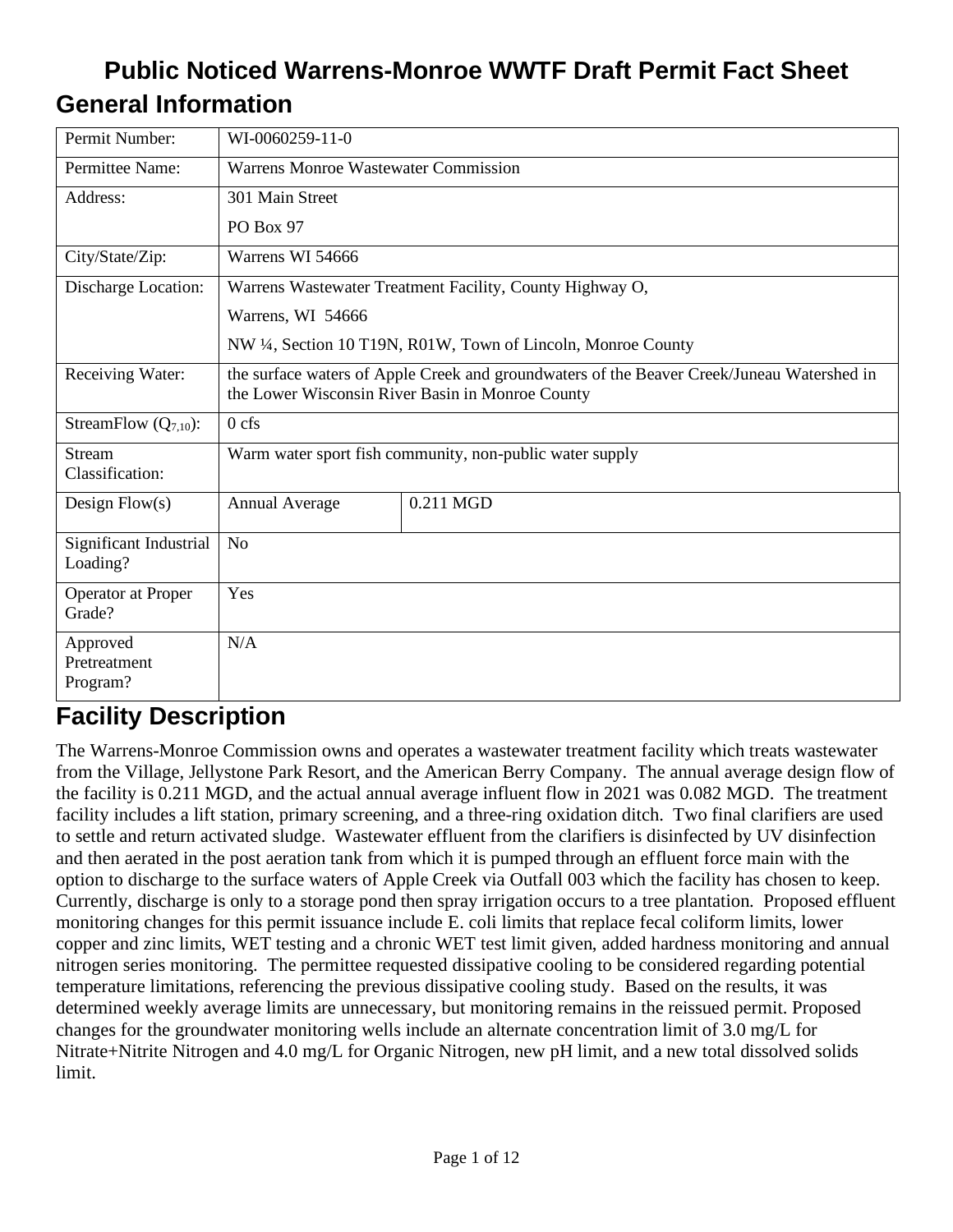# **Substantial Compliance Determination**

### **Enforcement During Last Permit:**

There have been no formal enforcement actions taken at this facility during the previous permit term. The facility has completed all previously required actions as part of their compliance schedule.

After a desk top review of all discharge monitoring reports, CMARs, land app reports, compliance schedule items, and a site visit on 09/09/2021 this facility has been found to be in substantial compliance with their current permit.

|               | <b>Sample Point Designation</b> |                                                                 |  |  |  |
|---------------|---------------------------------|-----------------------------------------------------------------|--|--|--|
| <b>Sample</b> | Discharge Flow, Units, and      | <b>Sample Point Location, WasteType/sample Contents and</b>     |  |  |  |
| Point         | <b>Averaging Period</b>         | <b>Treatment Description (as applicable)</b>                    |  |  |  |
| <b>Number</b> |                                 |                                                                 |  |  |  |
| 702           |                                 | Representative influent samples shall be collected prior to the |  |  |  |
|               | $0.082$ MGD $(2021)$            | screen for flow, and after the screen for all other parameters. |  |  |  |
| 001           |                                 | Representative effluent samples shall be collected after        |  |  |  |
|               | $0.09$ MGD $(2021)$             | leaving the lined effluent storage lagoon and prior to spray    |  |  |  |
|               |                                 | irrigation.                                                     |  |  |  |
| 003           |                                 | Representative 24-hour flow proportional effluent samples       |  |  |  |
|               | No discharge (2021)             | shall be collected prior to disinfection and discharge to Apple |  |  |  |
|               |                                 | Creek. Grab samples shall be collected after disinfection.      |  |  |  |
| 004           | 42 tons annual average          | Representative liquid sludge grab samples shall be collected    |  |  |  |
|               |                                 | from the holding pond for List 1 and PCBs once in 2023, and     |  |  |  |
|               |                                 | for List $1, 2, 3$ , and 4 prior to land application.           |  |  |  |

|                                | <b>Sample Point Designation For Groundwater Monitoring Systems</b> |                     |                                                                         |  |  |  |  |
|--------------------------------|--------------------------------------------------------------------|---------------------|-------------------------------------------------------------------------|--|--|--|--|
| <b>System</b>                  | <b>Sample</b><br><b>Pt</b><br><b>Number</b>                        | <b>Well Name</b>    | <b>Comments</b>                                                         |  |  |  |  |
| Previous<br>Absorption<br>Pond | 807                                                                | 807<br>(Background) | Northwest corner of spray irrigation fields                             |  |  |  |  |
| Previous<br>Absorption<br>Pond | 808                                                                | 808                 | Southeast corner of (south) spray field 3<br>Non-point of standard well |  |  |  |  |
| Previous<br>Absorption<br>Pond | 809                                                                | 809                 | East edge of (south) spray field 3<br>Non-point of standard well        |  |  |  |  |

# **1 Influent - Proposed Monitoring**

### **Sample Point Number: 702- AFTER THE SCREEN**

| <b>Monitoring Requirements and Limitations</b> |                                                                                  |              |                  |               |  |  |  |  |
|------------------------------------------------|----------------------------------------------------------------------------------|--------------|------------------|---------------|--|--|--|--|
| <b>Parameter</b>                               | <b>Notes</b><br><b>Limit Type</b><br>Limit and<br><b>Sample</b><br><b>Sample</b> |              |                  |               |  |  |  |  |
|                                                |                                                                                  | <b>Units</b> | <b>Frequency</b> | <b>Type</b>   |  |  |  |  |
| <b>Flow Rate</b>                               |                                                                                  | <b>MGD</b>   | Daily            | Continuous    |  |  |  |  |
| BOD5, Total                                    |                                                                                  | mg/L         | Weekly           | $24$ -Hr Flow |  |  |  |  |
|                                                |                                                                                  |              |                  | Prop Comp     |  |  |  |  |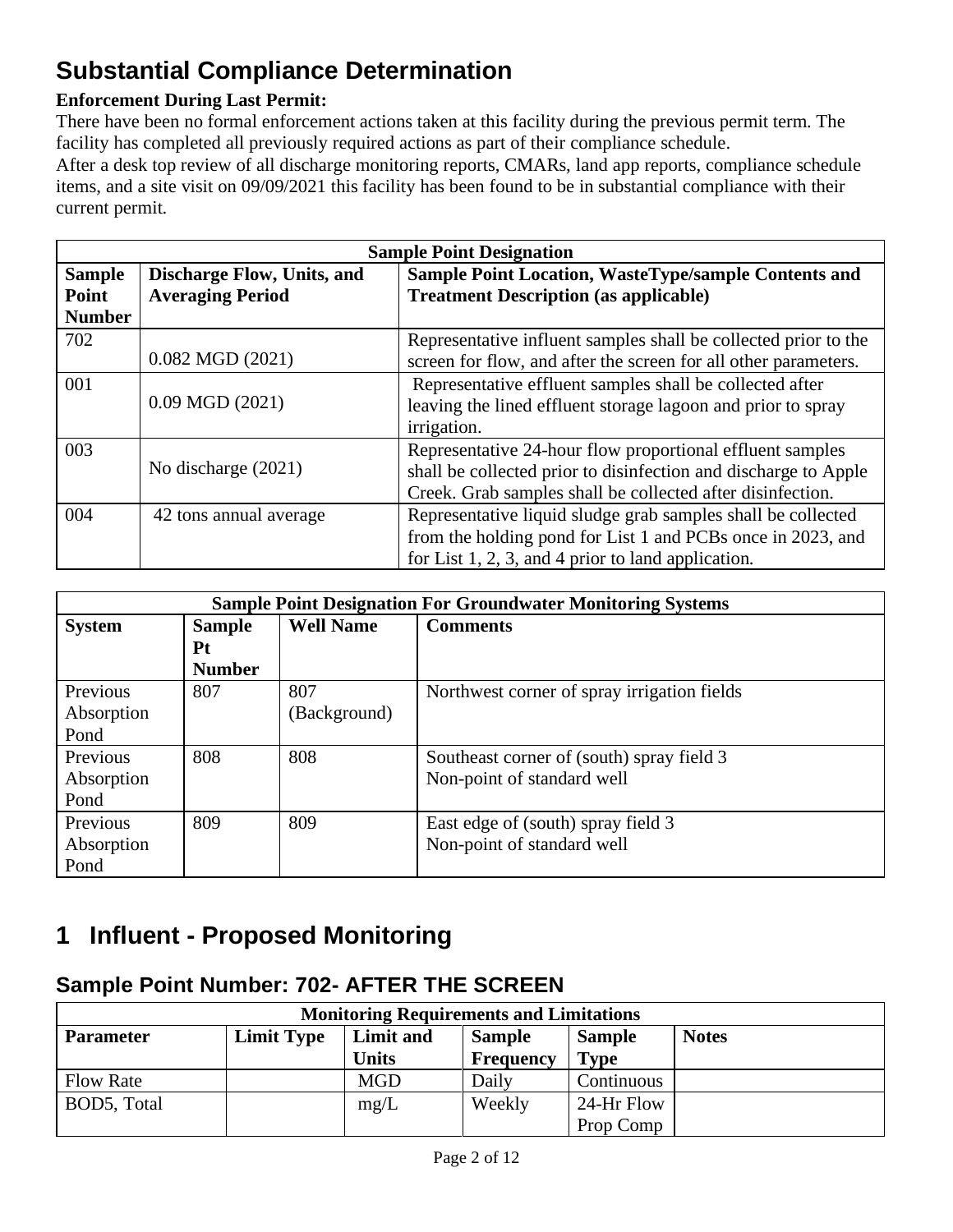| <b>Monitoring Requirements and Limitations</b>                                                       |  |              |                  |            |  |  |  |
|------------------------------------------------------------------------------------------------------|--|--------------|------------------|------------|--|--|--|
| <b>Limit Type</b><br>Limit and<br><b>Notes</b><br><b>Sample</b><br><b>Sample</b><br><b>Parameter</b> |  |              |                  |            |  |  |  |
|                                                                                                      |  | <b>Units</b> | <b>Frequency</b> | Type       |  |  |  |
| Suspended Solids,                                                                                    |  | mg/L         | Weekly           | 24-Hr Flow |  |  |  |
| Total                                                                                                |  |              |                  | Prop Comp  |  |  |  |

None

## **Explanation of Limits and Monitoring Requirements**

The parameters are standard monitoring requirements and frequency for minor municipal facilities. Tracking of BOD5 and total suspended solids are required for percent removal requirements found in s. NR 210.05, Wis. Adm. Code

# **2 Surface Water - Proposed Monitoring and Limitations**

### **Sample Point Number: 003- PRIOR TO APPLE CREEK**

| <b>Monitoring Requirements and Limitations</b> |                   |                    |                  |               |                          |  |  |
|------------------------------------------------|-------------------|--------------------|------------------|---------------|--------------------------|--|--|
| <b>Parameter</b>                               | <b>Limit Type</b> | <b>Limit and</b>   | <b>Sample</b>    | <b>Sample</b> | <b>Notes</b>             |  |  |
|                                                |                   | <b>Units</b>       | <b>Frequency</b> | <b>Type</b>   |                          |  |  |
| <b>Flow Rate</b>                               |                   | <b>MGD</b>         | Daily            | Continuous    |                          |  |  |
| BOD5, Total                                    | Daily Max         | $20 \text{ mg/L}$  | 2/Week           | 24-Hr Flow    |                          |  |  |
|                                                |                   |                    |                  | Prop Comp     |                          |  |  |
| BOD5, Total                                    | Monthly Avg       | $10 \text{ mg/L}$  | 2/Week           | 24-Hr Flow    |                          |  |  |
|                                                |                   |                    |                  | Prop Comp     |                          |  |  |
| Suspended Solids,                              | Daily Max         | $30 \text{ mg/L}$  | 2/Week           | 24-Hr Flow    |                          |  |  |
| Total                                          |                   |                    |                  | Prop Comp     |                          |  |  |
| Suspended Solids,                              | Monthly Avg       | $20 \text{ mg/L}$  | 2/Week           | 24-Hr Flow    |                          |  |  |
| Total                                          |                   |                    |                  | Prop Comp     |                          |  |  |
| pH Field                                       | Daily Max         | $9.0 \text{ su}$   | 5/Week           | Grab          |                          |  |  |
| pH Field                                       | Daily Min         | $6.0 \text{ su}$   | 5/Week           | Grab          |                          |  |  |
| Dissolved Oxygen                               | Daily Min         | $7.0 \text{ mg/L}$ | Weekly           | Grab          |                          |  |  |
| Nitrogen, Ammonia                              | Weekly Avg        | $25 \text{ mg/L}$  | 2/Week           | 24-Hr Flow    | Limit effective January- |  |  |
| (NH3-N) Total                                  |                   |                    |                  | Prop Comp     | March                    |  |  |
| Nitrogen, Ammonia                              | Monthly Avg       | $10 \text{ mg/L}$  | 2/Week           | 24-Hr Flow    | Limit effective January- |  |  |
| (NH3-N) Total                                  |                   |                    |                  | Prop Comp     | March                    |  |  |
| Nitrogen, Ammonia                              | Weekly Avg        | $15 \text{ mg/L}$  | 2/Week           | 24-Hr Flow    | Limit effective April-   |  |  |
| (NH3-N) Total                                  |                   |                    |                  | Prop Comp     | May                      |  |  |
| Nitrogen, Ammonia                              | Monthly Avg       | $5.9$ mg/L         | 2/Week           | 24-Hr Flow    | Limit effective April-   |  |  |
| (NH3-N) Total                                  |                   |                    |                  | Prop Comp     | May                      |  |  |
| Nitrogen, Ammonia                              | Weekly Avg        | $8.9 \text{ mg/L}$ | 2/Week           | 24-Hr Flow    | Limit effective June-    |  |  |
| (NH3-N) Total                                  |                   |                    |                  | Prop Comp     | September                |  |  |
| Nitrogen, Ammonia                              | Monthly Avg       | $3.5 \text{ mg/L}$ | 2/Week           | 24-Hr Flow    | Limit effective June-    |  |  |
| (NH3-N) Total                                  |                   |                    |                  | Prop Comp     | September                |  |  |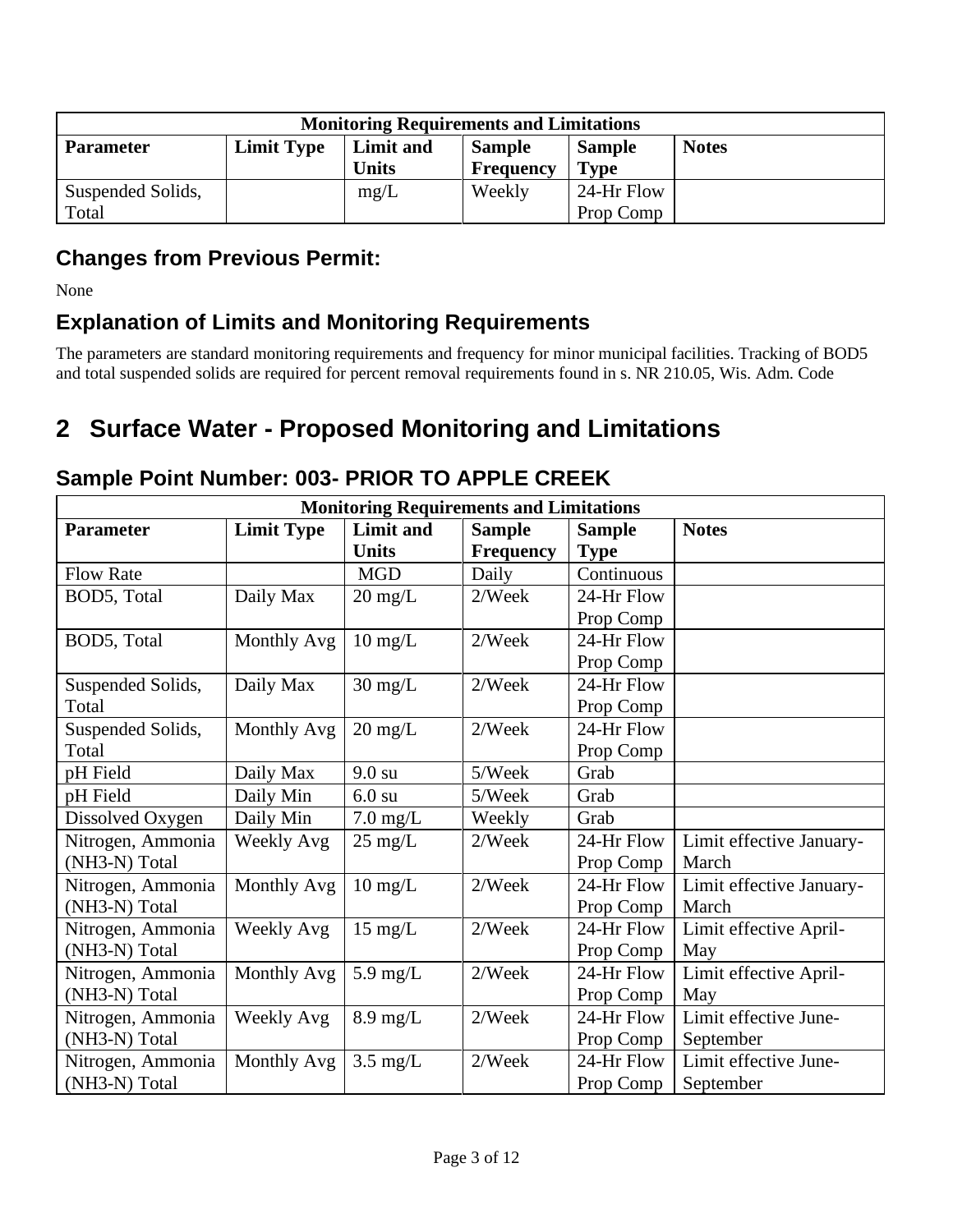|                                         | <b>Monitoring Requirements and Limitations</b> |                    |                  |                         |                                                                                                                                                                                                     |  |  |  |
|-----------------------------------------|------------------------------------------------|--------------------|------------------|-------------------------|-----------------------------------------------------------------------------------------------------------------------------------------------------------------------------------------------------|--|--|--|
| <b>Parameter</b>                        | <b>Limit Type</b>                              | Limit and          | <b>Sample</b>    | <b>Sample</b>           | <b>Notes</b>                                                                                                                                                                                        |  |  |  |
|                                         |                                                | <b>Units</b>       | <b>Frequency</b> | <b>Type</b>             |                                                                                                                                                                                                     |  |  |  |
| Nitrogen, Ammonia                       | Weekly Avg                                     | $20 \text{ mg/L}$  | 2/Week           | 24-Hr Flow              | Limit effective October-                                                                                                                                                                            |  |  |  |
| (NH3-N) Total                           |                                                |                    |                  | Prop Comp               | December                                                                                                                                                                                            |  |  |  |
| Nitrogen, Ammonia                       | Monthly Avg                                    | $8.2 \text{ mg/L}$ | 2/Week           | 24-Hr Flow              | Limit effective October-                                                                                                                                                                            |  |  |  |
| (NH3-N) Total                           |                                                |                    |                  | Prop Comp               | December                                                                                                                                                                                            |  |  |  |
| Temperature                             |                                                | deg F              | Per              | Multiple                | See Temperature                                                                                                                                                                                     |  |  |  |
| Maximum                                 |                                                |                    | Occurence        | Grab                    | footnote below.                                                                                                                                                                                     |  |  |  |
| Phosphorus, Total                       | Monthly Avg                                    | $5.0$ mg/L         | Weekly           | 24-Hr Flow              |                                                                                                                                                                                                     |  |  |  |
|                                         |                                                |                    |                  | Prop Comp               |                                                                                                                                                                                                     |  |  |  |
| Phosphorus, Total                       |                                                | lbs/month          | Monthly          | Calculated              | Calculate the total<br>monthly discharge of<br>phosphorus and report on<br>the last day of the month<br>on the DMR. See<br>Phosphorus TMDL<br>footnote below.                                       |  |  |  |
| Phosphorus, Total                       | <b>Annual Total</b>                            | 235 lbs/yr         | Monthly          | Calculated              | Calculate the sum of total<br>monthly mass of<br>phosphorus discharged<br>for the calendar year and<br>report on the last day of<br>the month on the DMR.<br>See Phosphorus TMDL<br>footnote below. |  |  |  |
| Hardness, Total as<br>CaCO <sub>3</sub> |                                                | mg/L               | Monthly          | 24-Hr Flow<br>Prop Comp | Sample concurrently with<br>copper and zinc.                                                                                                                                                        |  |  |  |
| E. coli                                 | Geometric<br>Mean -<br>Monthly                 | 126 #/100 ml       | Weekly           | Grab                    | Monitoring and limit<br>apply May 1-Sept 30<br>each year.                                                                                                                                           |  |  |  |
| E. coli                                 | $\%$<br>Exceedance                             | 10 Percent         | Monthly          | Calculated              | Monitoring and limit<br>apply May 1-Sept 30<br>each year. See E. coli<br>footnote below.                                                                                                            |  |  |  |
| Nitrogen, Total<br>Kjeldahl             |                                                | mg/L               | Annual           | 24-Hr Flow<br>Prop Comp | See Nitrogen Series<br>Monitoring section<br>below.                                                                                                                                                 |  |  |  |
| Nitrogen, Nitrite +<br>Nitrate Total    |                                                | mg/L               | Annual           | 24-Hr Flow<br>Prop Comp | See Nitrogen Series<br>Monitoring section<br>below.                                                                                                                                                 |  |  |  |
| Nitrogen, Total                         |                                                | mg/L               | Annual           | Calculated              | See Nitrogen Series<br>Monitoring section<br>below. Total Nitrogen<br>shall be calculated as the<br>sum of reported values                                                                          |  |  |  |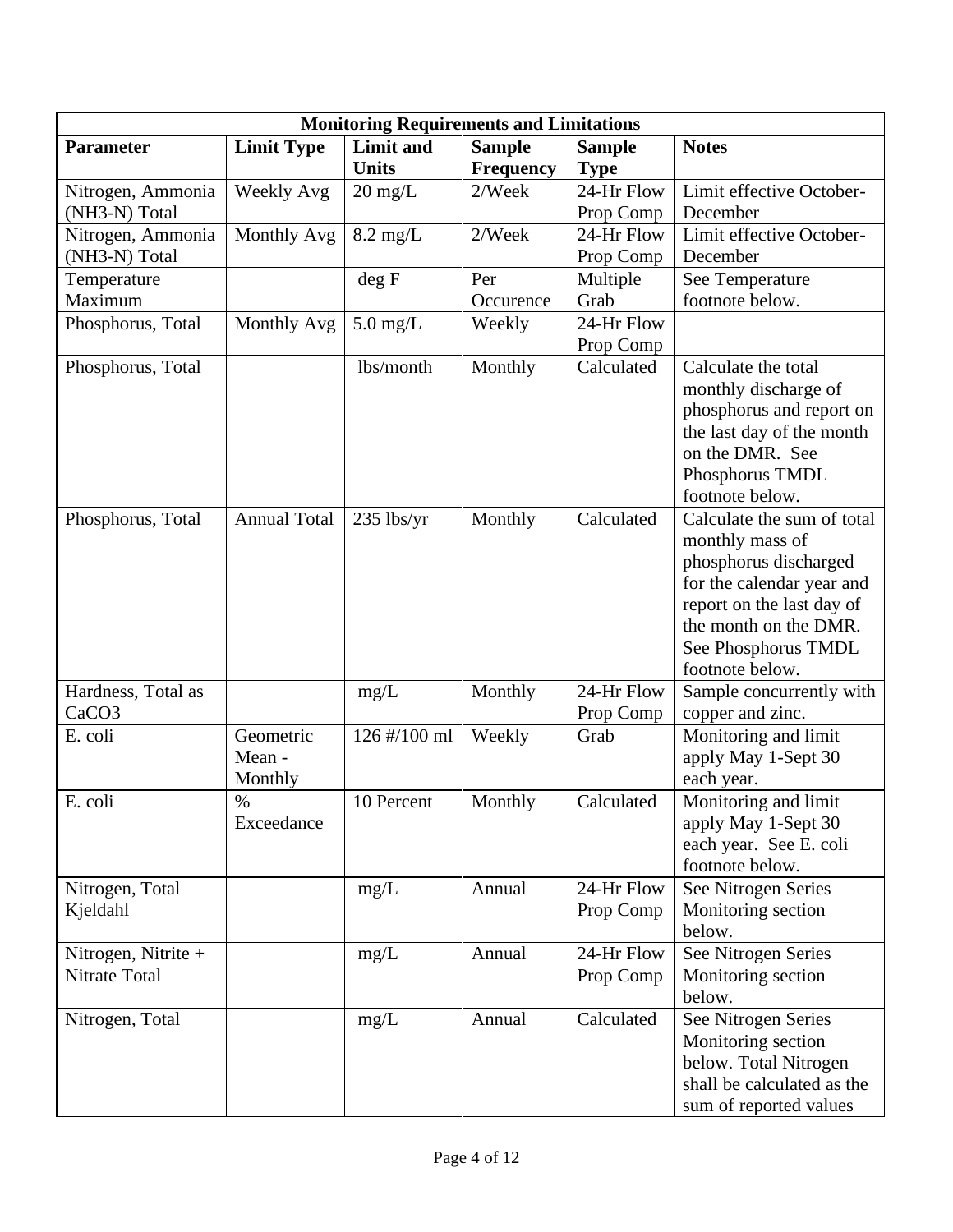| <b>Monitoring Requirements and Limitations</b> |                          |                                  |                                   |                              |                                                                                           |  |  |
|------------------------------------------------|--------------------------|----------------------------------|-----------------------------------|------------------------------|-------------------------------------------------------------------------------------------|--|--|
| <b>Parameter</b>                               | <b>Limit Type</b>        | <b>Limit and</b><br><b>Units</b> | <b>Sample</b><br><b>Frequency</b> | <b>Sample</b><br><b>Type</b> | <b>Notes</b>                                                                              |  |  |
|                                                |                          |                                  |                                   |                              | for Total Kjeldahl<br>Nitrogen and Total<br>Nitrite + Nitrate<br>Nitrogen.                |  |  |
| <b>Acute WET</b>                               |                          | TUa                              | 2/Permit<br>term                  | 24-Hr Flow<br>Prop Comp      | See WET testing<br>footnote below.                                                        |  |  |
| Chronic WET                                    | <b>Monthly Avg</b>       | 1.0 TUc                          | Annual                            | 24-Hr Flow<br>Prop Comp      | See WET testing<br>footnote below.                                                        |  |  |
| Copper, Total<br>Recoverable                   | Daily Max                | $6.1$ ug/L                       | 2/Month                           | 24-Hr Flow<br>Prop Comp      | See metals footnote<br>below.                                                             |  |  |
| Copper, Total<br>Recoverable                   | Weekly Avg               | $4.5 \text{ ug/L}$               | 2/Month                           | 24-Hr Flow<br>Prop Comp      | See metals footnote<br>below.                                                             |  |  |
| Copper, Total<br>Recoverable                   | Daily Max                | 0.0095<br>lbs/day                | 2/Month                           | Calculated                   | See metals footnote<br>below.                                                             |  |  |
| Copper, Total<br>Recoverable                   | Weekly Avg<br>- Variable | 0.0022<br>lbs/day                | 2/Month                           | Calculated                   | This is a variable limit<br>based on weather<br>conditions. See metals<br>footnote below. |  |  |
| Copper Variable<br>Limit                       |                          | lbs/day                          | 2/Month                           | Calculated                   | This is a variable limit<br>based on weather<br>conditions. See metals<br>footnote below. |  |  |
| Zinc, Total<br>Recoverable                     | Daily Max                | $51$ ug/L                        | 2/Month                           | 24-Hr Flow<br>Prop Comp      | See metals footnote<br>below.                                                             |  |  |
| Zinc, Total<br>Recoverable                     | <b>Weekly Avg</b>        | $51$ ug/L                        | 2/Month                           | 24-Hr Flow<br>Prop Comp      | See metals footnote<br>below.                                                             |  |  |
| Zinc, Total<br>Recoverable                     | Daily Max                | $0.079$ lbs/day                  | 2/Month                           | Calculated                   | See metals footnote<br>below.                                                             |  |  |
| Zinc, Total<br>Recoverable                     | Weekly Avg<br>- Variable | lbs/day                          | 2/Month                           | Calculated                   | This is a variable limit<br>based on weather<br>conditions. See metals<br>footnote below. |  |  |
| Zinc Variable Limit                            |                          | lbs/day                          | 2/Month                           | Calculated                   |                                                                                           |  |  |

The facility will no longer remove the surface water outfall and the WQBEL limits and monitoring from the previous permit term continue to apply. Other changes include E. coli limits replace fecal coliform limits, WET testing is no longer waived and a chronic WET test limit is given, as well as added hardness monitoring and annual nitrogen series monitoring.

### **Explanation of Limits and Monitoring Requirements**

**Monitoring Frequencies**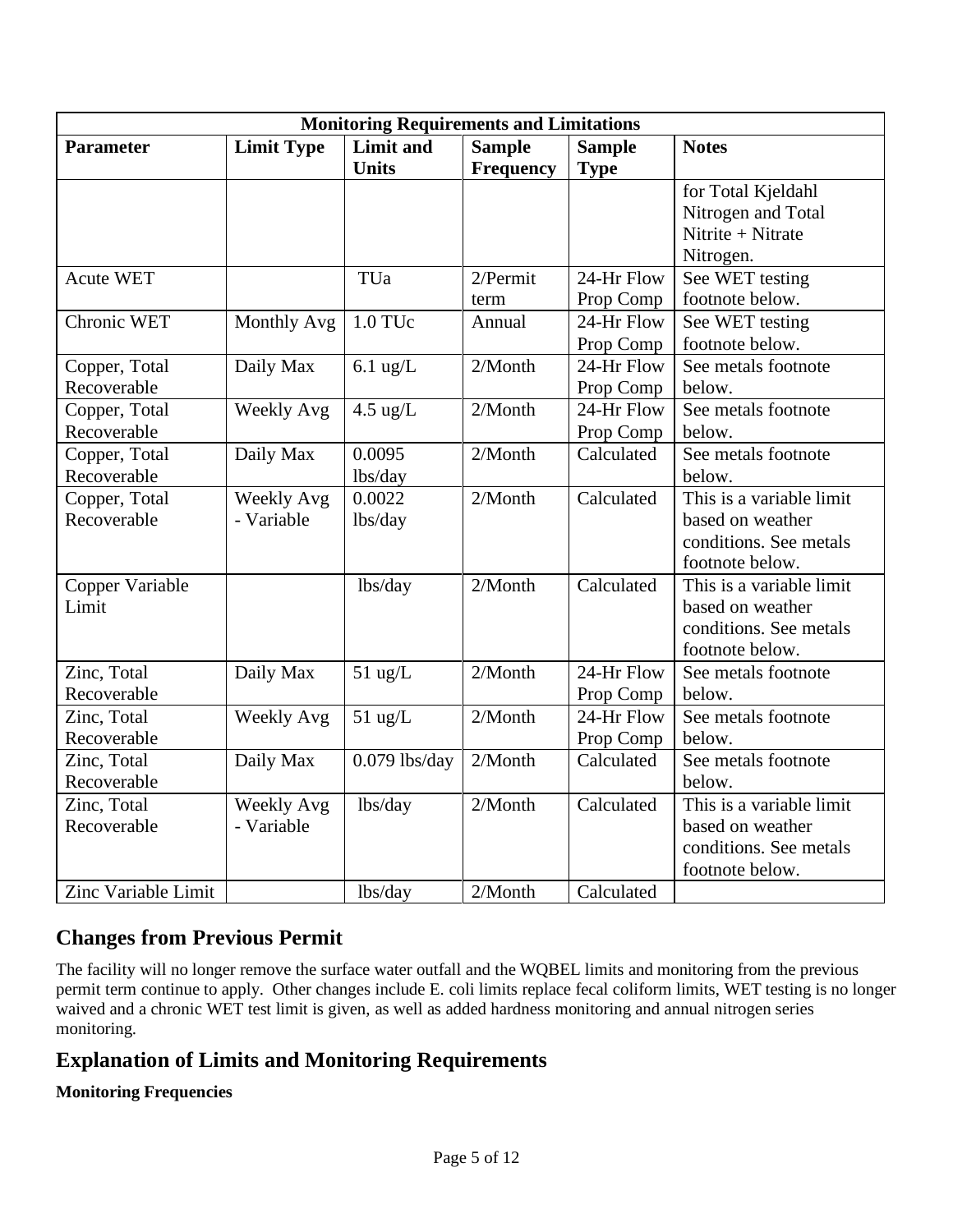The effluent monitoring frequency for all parameters were considered. Monitoring frequencies are based on the size and type of the facility and are established to best characterize effluent quality and variability, to detect events of noncompliance, and to ensure fairness and consistency in permits issued across the state. Requirements in administrative code (NR 108, 205, 210 and 214 Wis. Adm. Code) and Section 283.55, Wis. Stats. were considered, where applicable, when determining the appropriate monitoring frequencies for pollutants that have final effluent limits in effect during this permit term. The department has determined at this time that no changes in monitoring frequency are warranted based on the size and type of the facility. For more information see the March 22, 2021 version of the Bureau of Water Quality Program Guidance Document "Monitoring Frequencies for Individual Wastewater Permits".

#### **Water Quality Based Limits and WET Requirements and Disinfection (if applicable)**

Refer to the January 25, 2022 memo from Benjamin Hartenbower to Angela Parkhurst titled "Water Quality-Based Effluent Limitations for the Warrens-Monroe Wastewater Commission WPDES Permit No. WI-0060259" for the detailed calculations.

#### **WET Testing**

Two Acute WET tests and annual Chronic WET testing with a limit of 1.0 monthly average are required when discharging. Whole effluent toxicity (WET) testing requirements and limits are determined in accordance with ss. NR 106.08 and NR 106.09 Wis. Adm. Code, as revised August 2016. (See the current version of the Whole Effluent Toxicity Program Guidance Document and checklist and WET information, guidance and test methods at http://dnr.wi.gov/topic/wastewater/wet.html)

#### **E. Coli**

Revisions to bacteria surface water quality criteria to protect recreational uses and accompanying E. coli WPDES permit implementation procedures became effective May 1, 2020. The new rule requires that WPDES permits for facilities with required disinfection include monitoring for E. coli while facilities are disinfecting during the recreation period, and establish effluent limitations for E. coli established in s. NR 210.06 (2), Wis. Adm Code. The administrative code rule changes included the following actions: revised the bacteria water quality criteria from fecal coliform to E. coli to protect recreation in ch. NR 102, Wis. Adm. Code.; removed fecal coliform criteria for certain individual waters from ch. NR 104, Wis. Adm. Code.; revised permit requirements for publicly and privately owned sewage treatment works in ch. NR 210, Wis. Adm. Code.; and, updated approved analytical methods for bacteria in ch. NR 219, Wis. Adm. Code.

Fecal coliform monitoring and limits have been replaced with Escherichia coli (E. coli) monitoring and limits. E. coli limits of 126 #/100 ml as a monthly geometric mean that may not be exceeded and 410 #/100 ml as a daily maximum that may not be exceeded more than 10 percent of the time in any calendar month will apply. No compliance schedule was given due the fact similar facilities with UV disinfection successfully meet the new E. coli limits.

#### **Temperature**

Temperature monitoring continues in the reissued permit per the requirements of s. NR 106.59(7). The permittee requested dissipative cooling to be considered regarding potential limitations, referencing the previous dissipative cooling study. Based on the results, it was determined weekly average limits are not necessary. Refer to associated WQBEL memo dated January 25, 2022 for more information.

#### **Phosphorus**

The permitted facility is included within the Wisconsin River Basin TMDL, which was approved by EPA April 26, 2019. The TMDL establishes Waste Load Allocations (WLAs) for point source dischargers and determines the maximum amounts of phosphorus that can be discharged and still protect water quality. The final effluent limits and monitoring expressed in the permit were derived from Site-Specific Criteria (SSC) for Lakes Petenwell, Castle Rock, and Wisconsin originally included in Appendix K of the TMDL report and approved by the U.S. Environmental Protection Agency on July 9, 2020. The permittee's approved TMDL SSC-based limits are consistent with the assumptions and requirements of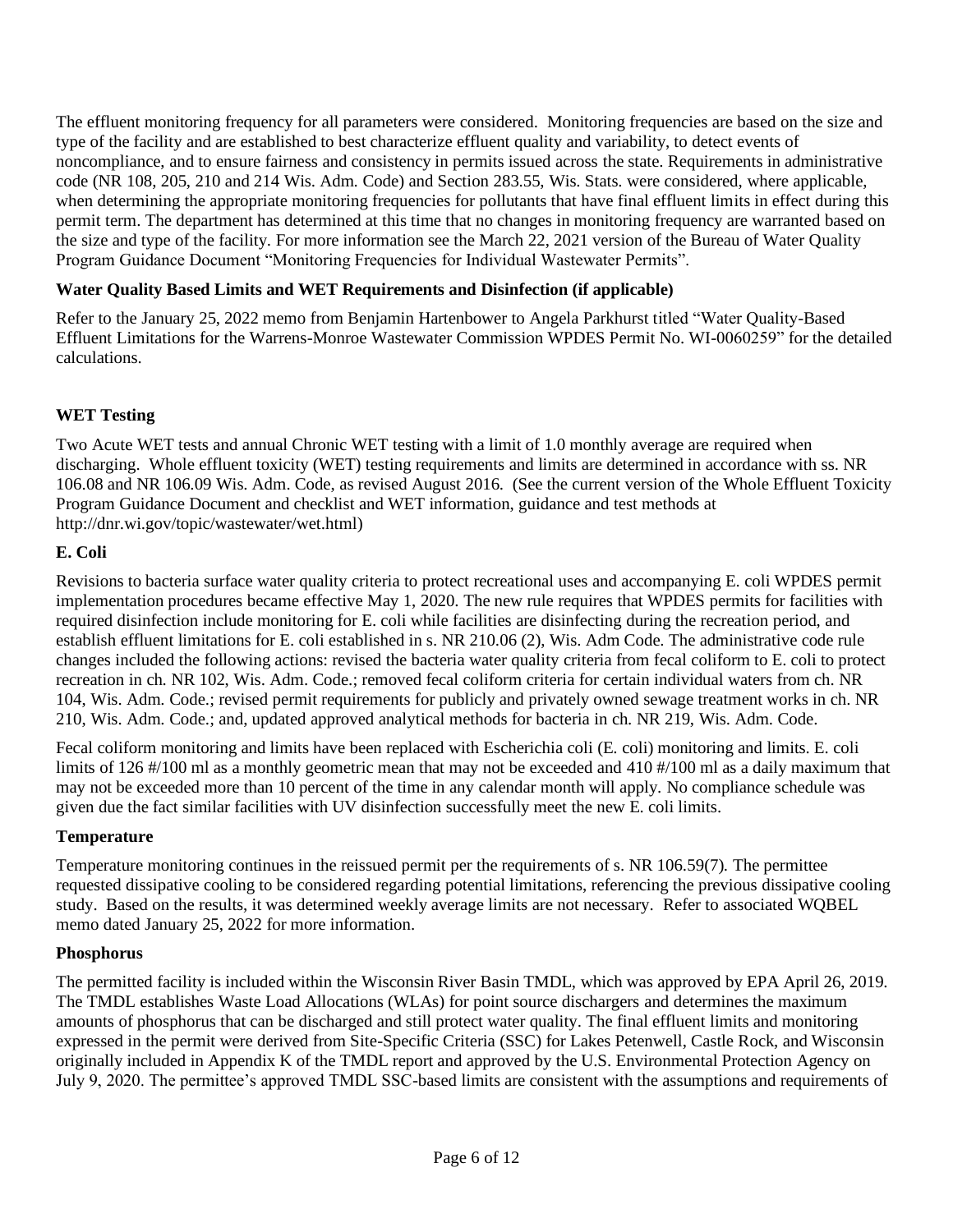the EPA-approved WLA in the TMDL, which is 235 lbs/yr annual total for the permitted facility. The existing concentration limit of 5.0 mg/L as an annual average will be maintained in this permit term to prevent backsliding.

The approved TMDL expresses WLAs as lbs/year maximum annual load (lbs/day maximum annual load is not required due to the seasonal nature of the discharge). As outlined in Section 4.6 of the department's TMDL Development and Implementation Guidance: Integrating the WPDES and Impaired Waters Program, mass limits must be given in the permit that are consistent with the TMDL WLA and the phosphorus impracticability agreement that was approved by USEPA in 2012 (see NPDES MOA Addendum dated July 12, 2012 at

https://prodoasint.dnr.wi.gov/swims/downloadDocument.do?id=167886175).

Facilities such as Warrens-Monroe with a seasonal discharge have WRB TMDL based effluent limits for phosphorus calculated as the sum of total monthly mass of phosphorus discharged for the calendar year (lbs/yr) and will be reported on the last day of the month.

#### **Ammonia**

Seasonal ammonia nitrogen limitations are required. No mass limitations are required in accordance with s. NR 106.32(5), Wis. Adm Code. Refer to associated WQBEL memo dated November 1, 2021 for more information.

#### **Total Nitrogen Monitoring (NO2+NO3, TKN and Total N)**

The Department has included effluent monitoring for Total Nitrogen in the permit through the authority under §§  $283.55(1)$ (e), Wis. Stats., which allows the department to require the permittee to submit information necessary to identify the type and quantity of any pollutants discharged from the point source, and through s. NR 200.065(1)(h), Wis. Adm. Code, which allows for this monitoring to be collected during the permit term. Annual effluent monitoring for Total Nitrogen is included in the permit because of the potential for higher nitrogen loading resulting from higher flows (major facilities), higher concentrations, or both. More information on the justification to include total nitrogen monitoring in wastewater permits can be found in the "Guidance for Total Nitrogen Monitoring in Wastewater Permits" dated October 1, 2019.

Monitoring for Total Kjeldahl Nitrogen (TKN), Nitrite + Nitrate Nitrogen, and Total Nitrogen shall be conducted once each year when discharging.

Nitrogen Series monitoring shall continue after the permit expiration date (until the permit is reissued) in accordance with the monitoring requirements specified in the last full calendar year of this permit.

#### **Copper / Zinc**

Daily maximum and weekly average copper and zinc limits are required. Since this outfall has minimal to no discharge, these limits are unlikely to be commonly exceeded, if at all. However, if this situation changes, the Department will work with the facility to minimize the impact via various compliance options (i.e. variance applications, facility upgrades, operational changes, etc.) to resolve the exceedances.

## **3 Land Treatment – Proposed Monitoring and Limitations**

| <b>Monitoring Requirements and Limitations</b> |                   |                           |                            |                       |              |  |
|------------------------------------------------|-------------------|---------------------------|----------------------------|-----------------------|--------------|--|
| <b>Parameter</b>                               | <b>Limit Type</b> | Limit and<br><b>Units</b> | <b>Sample</b><br>Frequency | <b>Sample</b><br>Type | <b>Notes</b> |  |
| <b>Flow Rate</b>                               |                   | gpd                       | Daily                      | <b>Total Daily</b>    |              |  |

#### **Sample Point Number: 001- PRIOR SPRAY IRRIGATION**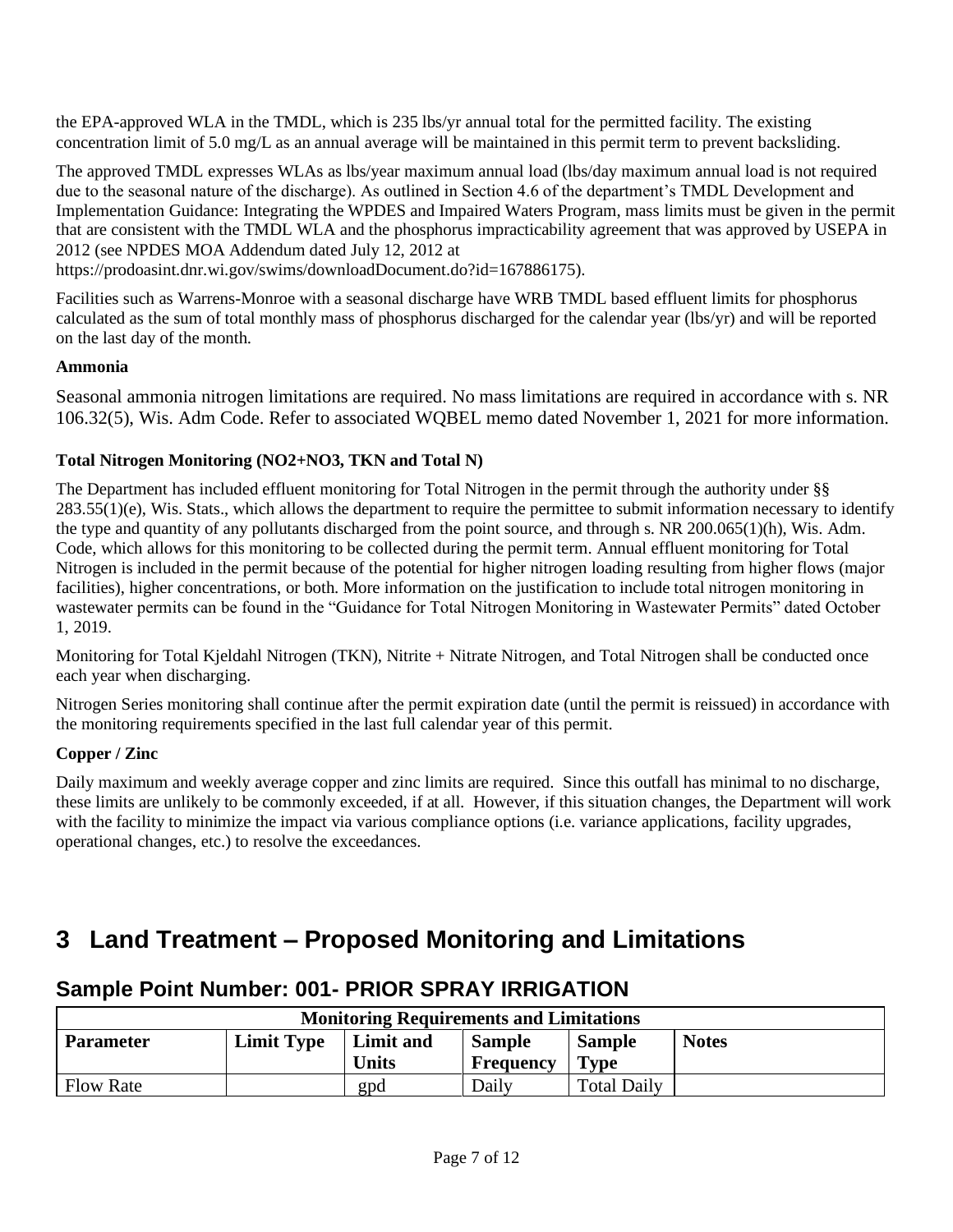| <b>Monitoring Requirements and Limitations</b> |                     |                   |                  |               |                          |  |  |
|------------------------------------------------|---------------------|-------------------|------------------|---------------|--------------------------|--|--|
| <b>Parameter</b>                               | <b>Limit Type</b>   | Limit and         | <b>Sample</b>    | <b>Sample</b> | <b>Notes</b>             |  |  |
|                                                |                     | <b>Units</b>      | <b>Frequency</b> | <b>Type</b>   |                          |  |  |
| Hydraulic                                      | Monthly Avg         | 7,000             | Monthly          | Calculated    | Limit applies April -    |  |  |
| <b>Application Rate</b>                        |                     | gal/ac/day        |                  |               | November                 |  |  |
| Hydraulic                                      | Monthly Avg         | $0$ gal/ac/day    | Monthly          | Calculated    | Limit applies December - |  |  |
| <b>Application Rate</b>                        |                     |                   |                  |               | March                    |  |  |
| BOD5, Total                                    | Monthly Avg         | $50 \text{ mg/L}$ | Monthly          | Grab          |                          |  |  |
| Suspended Solids,                              |                     | mg/L              | Monthly          | Grab          |                          |  |  |
| Total                                          |                     |                   |                  |               |                          |  |  |
| pH Field                                       |                     | su                | Monthly          | Grab          |                          |  |  |
| Nitrogen, Ammonia                              |                     | mg/L              | Monthly          | Grab          |                          |  |  |
| (NH3-N) Total                                  |                     |                   |                  |               |                          |  |  |
| Nitrogen, Organic                              |                     | mg/L              | Monthly          | Calculated    |                          |  |  |
| Total                                          |                     |                   |                  |               |                          |  |  |
| Nitrogen, Total                                |                     | mg/L              | Monthly          | Grab          |                          |  |  |
| Kjeldahl                                       |                     |                   |                  |               |                          |  |  |
| Nitrogen, Nitrite +                            |                     | mg/L              | Monthly          | Grab          |                          |  |  |
| Nitrate Total                                  |                     |                   |                  |               |                          |  |  |
| Nitrogen, Total                                |                     | mg/L              | Monthly          | Calculated    |                          |  |  |
| Solids, Total                                  |                     | mg/L              | Monthly          | Grab          |                          |  |  |
| Dissolved                                      |                     |                   |                  |               |                          |  |  |
| Chloride                                       |                     | mg/L              | Monthly          | Grab          |                          |  |  |
| Nitrogen, Max                                  | <b>Annual Total</b> | 300 lbs/ac/yr     | Annual           | Total         |                          |  |  |
| Applied On Any                                 |                     |                   |                  | Annual        |                          |  |  |
| Zone                                           |                     |                   |                  |               |                          |  |  |

None

## **Explanation of Limits and Monitoring Requirements**

All requirements were determined by ch NR 206 Wis Adm Code.

# **4 Groundwater – Proposed Monitoring and Limitations**

## **4.1 Groundwater Monitoring System for Previous Absorption Pond**

**Location of Monitoring system:** On facility grounds

**Wells to be Monitored:** 807 (Background), 808, 809

**Well Used to Calculate PALs:** 807

**Point of Standards Application Well(s):** None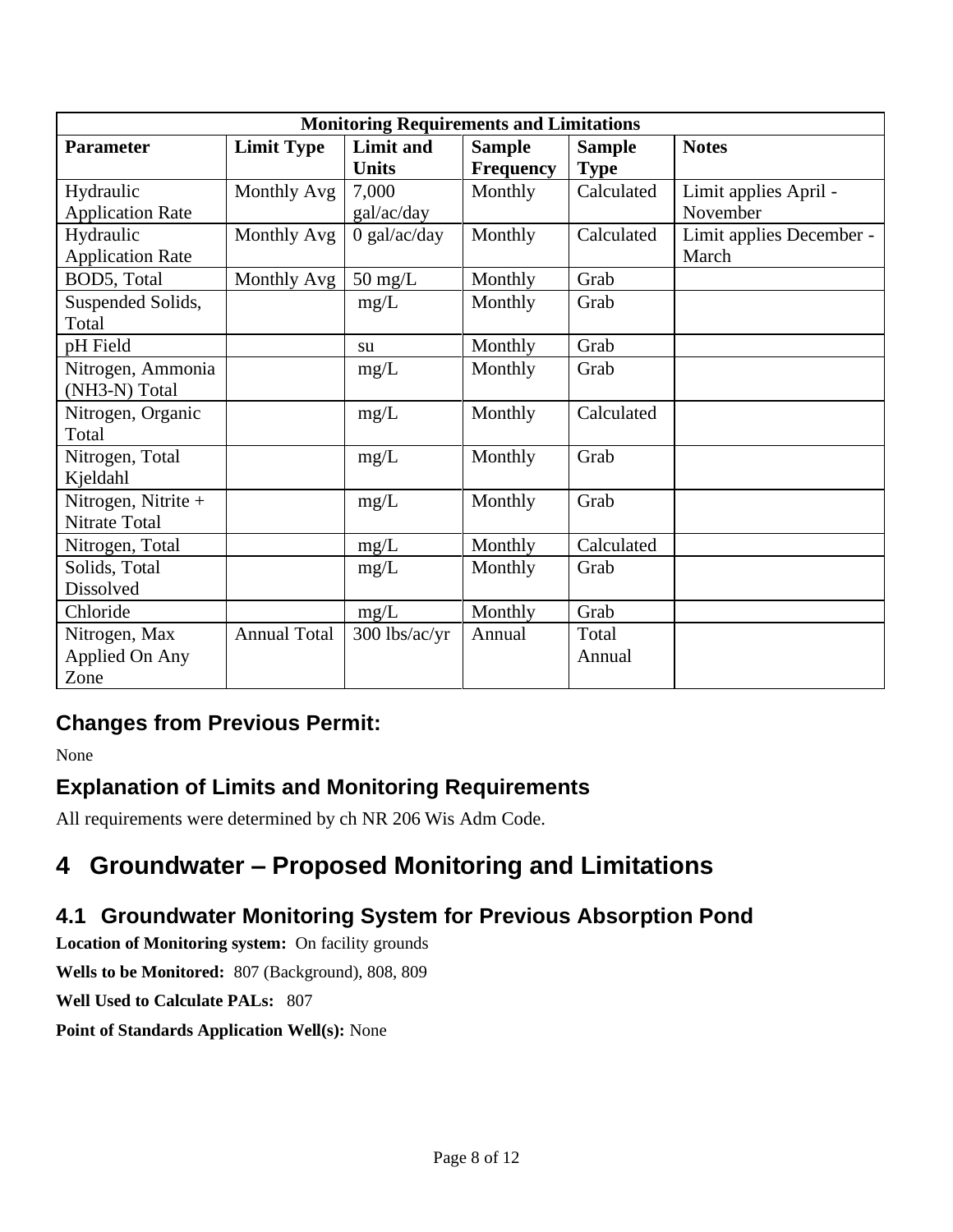| <b>Parameter</b>             | <b>Units</b> | <b>Preventative</b> | <b>Enforcement</b> | <b>Frequency</b> |
|------------------------------|--------------|---------------------|--------------------|------------------|
|                              |              | <b>Action Limit</b> | <b>Standard</b>    |                  |
| Depth To Groundwater         | feet         | *****               | N/A                | Quarterly        |
| <b>Groundwater Elevation</b> | feet MSL     | *****               | N/A                | Quarterly        |
| Nitrogen, Nitrite + Nitrate  | mg/L         | 3.0                 | 10                 | Quarterly        |
| (as N) Dissolved             |              |                     |                    |                  |
| <b>Chloride Dissolved</b>    | mg/L         | 125                 | 250                | Quarterly        |
| pH Field                     | su           | $4.7 - 6.7$         | N/A                | Quarterly        |
| Nitrogen, Ammonia            | mg/L         | 2.0                 | 9.7                | Quarterly        |
| Dissolved                    |              |                     |                    |                  |
| Nitrogen, Organic Dissolved  | mg/L         | 4.0                 | N/A                | Quarterly        |
| Solids, Total Dissolved      | mg/L         | 800                 | N/A                | Quarterly        |

Changes for the groundwater monitoring wells include an alternate concentration limit of 3.0 mg/L for Nitrate+Nitrite Nitrogen and 4.0 mg/L for Organic Nitrogen, new pH limit, new total dissolved solids limit.

## **Explanation of Limits and Monitoring Requirements**

Groundwater limits and requirements are determined in accordance with ch NR 140, Wis Adm Code. See groundwater evaluation memo dated September 20, 2021 for more information. See memo titled "Warrens Monroe WWTF – Groundwater Evaluation Report WPDES Permit #WI-0060259" dated September 20, 2021 for more information.

# **5 Land Application - Proposed Monitoring and Limitations**

| <b>Municipal Sludge Description</b>                                               |                                           |                                                     |                                               |                                              |                        |                                                                |  |  |  |
|-----------------------------------------------------------------------------------|-------------------------------------------|-----------------------------------------------------|-----------------------------------------------|----------------------------------------------|------------------------|----------------------------------------------------------------|--|--|--|
| <b>Sample</b><br>Point                                                            | <b>Sludge</b><br>Class (A<br>or $B$ )     | <b>Sludge</b><br><b>Type</b><br>(Liquid or<br>Cake) | Pathogen<br><b>Reduction</b><br><b>Method</b> | Vector<br><b>Attraction</b><br><b>Method</b> | <b>Reuse</b><br>Option | <b>Amount</b><br><b>Reused/Dis</b><br>posed (Dry<br>Tons/Year) |  |  |  |
| 004                                                                               | B                                         | Liquid                                              |                                               |                                              |                        |                                                                |  |  |  |
|                                                                                   |                                           | Does sludge management demonstrate compliance? Yes  |                                               |                                              |                        |                                                                |  |  |  |
| Is additional sludge storage required? No                                         |                                           |                                                     |                                               |                                              |                        |                                                                |  |  |  |
| Is Radium-226 present in the water supply at a level greater than 2 pCi/liter? No |                                           |                                                     |                                               |                                              |                        |                                                                |  |  |  |
|                                                                                   | Is a priority pollutant scan required? No |                                                     |                                               |                                              |                        |                                                                |  |  |  |

### **Sample Point Number: 004- SLUDGE FROM HOLDING POND**

| <b>Monitoring Requirements and Limitations</b> |                     |                           |                                   |                              |              |  |  |  |
|------------------------------------------------|---------------------|---------------------------|-----------------------------------|------------------------------|--------------|--|--|--|
| <b>Parameter</b>                               | <b>Limit Type</b>   | Limit and<br><b>Units</b> | <b>Sample</b><br><b>Frequency</b> | <b>Sample</b><br><b>Type</b> | <b>Notes</b> |  |  |  |
| Solids, Total                                  |                     | Percent                   | Once                              | Grab                         |              |  |  |  |
| Arsenic Dry Wt                                 | Ceiling             | $75 \text{ mg/kg}$        | Once                              | Grab                         |              |  |  |  |
| Arsenic Dry Wt                                 | <b>High Quality</b> | $41 \text{ mg/kg}$        | Once                              | Grab                         |              |  |  |  |
| Cadmium Dry Wt                                 | Ceiling             | $85 \text{ mg/kg}$        | Once                              | Grab                         |              |  |  |  |
| Cadmium Dry Wt                                 | <b>High Quality</b> | $39 \text{ mg/kg}$        | Once                              | Grab                         |              |  |  |  |
| Copper Dry Wt                                  | Ceiling             | $4,300$ mg/kg             | Once                              | Grab                         |              |  |  |  |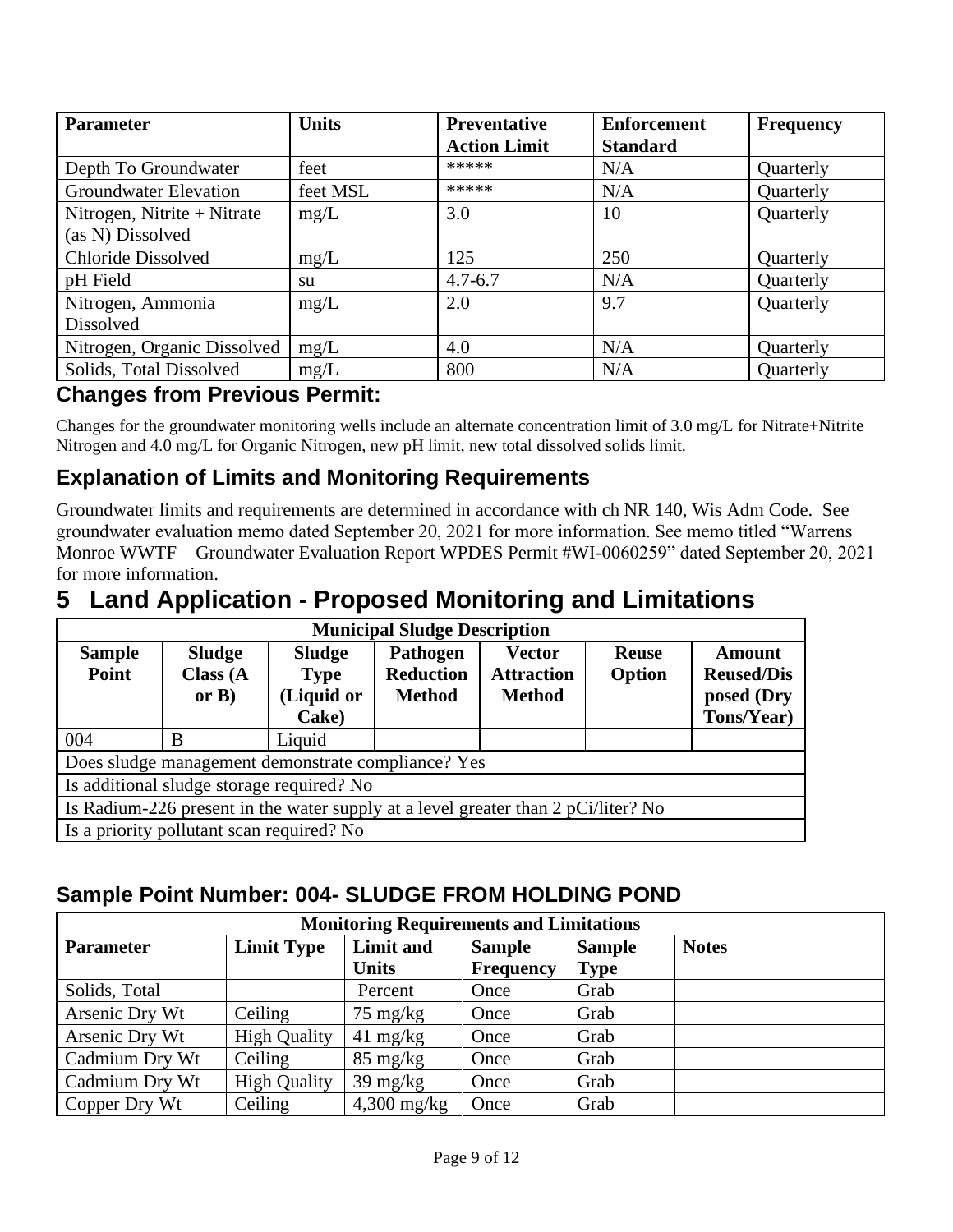| <b>Monitoring Requirements and Limitations</b> |                     |                                   |                  |               |              |  |  |  |
|------------------------------------------------|---------------------|-----------------------------------|------------------|---------------|--------------|--|--|--|
| <b>Parameter</b>                               | <b>Limit Type</b>   | Limit and                         | <b>Sample</b>    | <b>Sample</b> | <b>Notes</b> |  |  |  |
|                                                |                     | <b>Units</b>                      | <b>Frequency</b> | <b>Type</b>   |              |  |  |  |
| Copper Dry Wt                                  | <b>High Quality</b> | $1,500$ mg/kg                     | Once             | Grab          |              |  |  |  |
| Lead Dry Wt                                    | Ceiling             | $840$ mg/kg                       | Once             | Grab          |              |  |  |  |
| Lead Dry Wt                                    | <b>High Quality</b> | $300 \frac{\text{mg}}{\text{kg}}$ | Once             | Grab          |              |  |  |  |
| Mercury Dry Wt                                 | Ceiling             | $57 \text{ mg/kg}$                | Once             | Grab          |              |  |  |  |
| Mercury Dry Wt                                 | <b>High Quality</b> | $17 \text{ mg/kg}$                | Once             | Grab          |              |  |  |  |
| Molybdenum Dry                                 | Ceiling             | $75 \text{ mg/kg}$                | Once             | Grab          |              |  |  |  |
| Wt                                             |                     |                                   |                  |               |              |  |  |  |
| Nickel Dry Wt                                  | Ceiling             | $420 \frac{\text{mg}}{\text{kg}}$ | Once             | Grab          |              |  |  |  |
| Nickel Dry Wt                                  | <b>High Quality</b> | $420 \text{ mg/kg}$               | Once             | Grab          |              |  |  |  |
| Selenium Dry Wt                                | Ceiling             | $100 \text{ mg/kg}$               | Once             | Grab          |              |  |  |  |
| Selenium Dry Wt                                | <b>High Quality</b> | $100 \text{ mg/kg}$               | Once             | Grab          |              |  |  |  |
| Zinc Dry Wt                                    | Ceiling             | $7,500$ mg/kg                     | Once             | Grab          |              |  |  |  |
| Zinc Dry Wt                                    | <b>High Quality</b> | $2,800$ mg/kg                     | Once             | Grab          |              |  |  |  |
| PCB Total Dry Wt                               | Ceiling             | $50 \frac{\text{mg}}{\text{kg}}$  | Once             | Grab          |              |  |  |  |
| <b>PCB</b> Total Dry Wt                        | <b>High Quality</b> | $10 \text{ mg/kg}$                | Once             | Grab          |              |  |  |  |

None

### **Explanation of Limits and Monitoring Requirements**

All sludge management requirements were determined by ch. NR 204 Wis Adm. Code

# **Fact Check Comments/Responses in Red**

1. In Section 2.2.1 the line showing a limit of 25 lbs/day for zinc should be eliminated. The line has been deleted.

2. Please clarify the requirements for temperature monitoring. Section 2.2.1.2 requires measurements at intervals of not more than 24 hours, and then goes on to say "For seasonal discharges collect measurements either manually or continuously during the period of operation and report the daily maximum effluent temperature on the DMR". Since it's not feasible to manually measure temperature every 15 minutes, please clarify what temperature monitoring the permittee should perform in the even there is a discharge to Apple Creek. As a side note, since any discharge to Apple Creek is expected to be very infrequent, any data collected might be of questionable value if the discharge doesn't occur during the same month(s) as future discharges. Can the requirement for temperature monitoring be reconsidered?

Temperature monitoring has been clarified to be manually performed at least twice during times of discharge (per occurrence), and daily maximum is to be reported. Requesting removal of this requirement should be a public notice comment.

3. Please clarify the requirements for sampling the nitrogen series in "rotating quarters", considering the discharge to Apple Creek is expected to be very infrequent.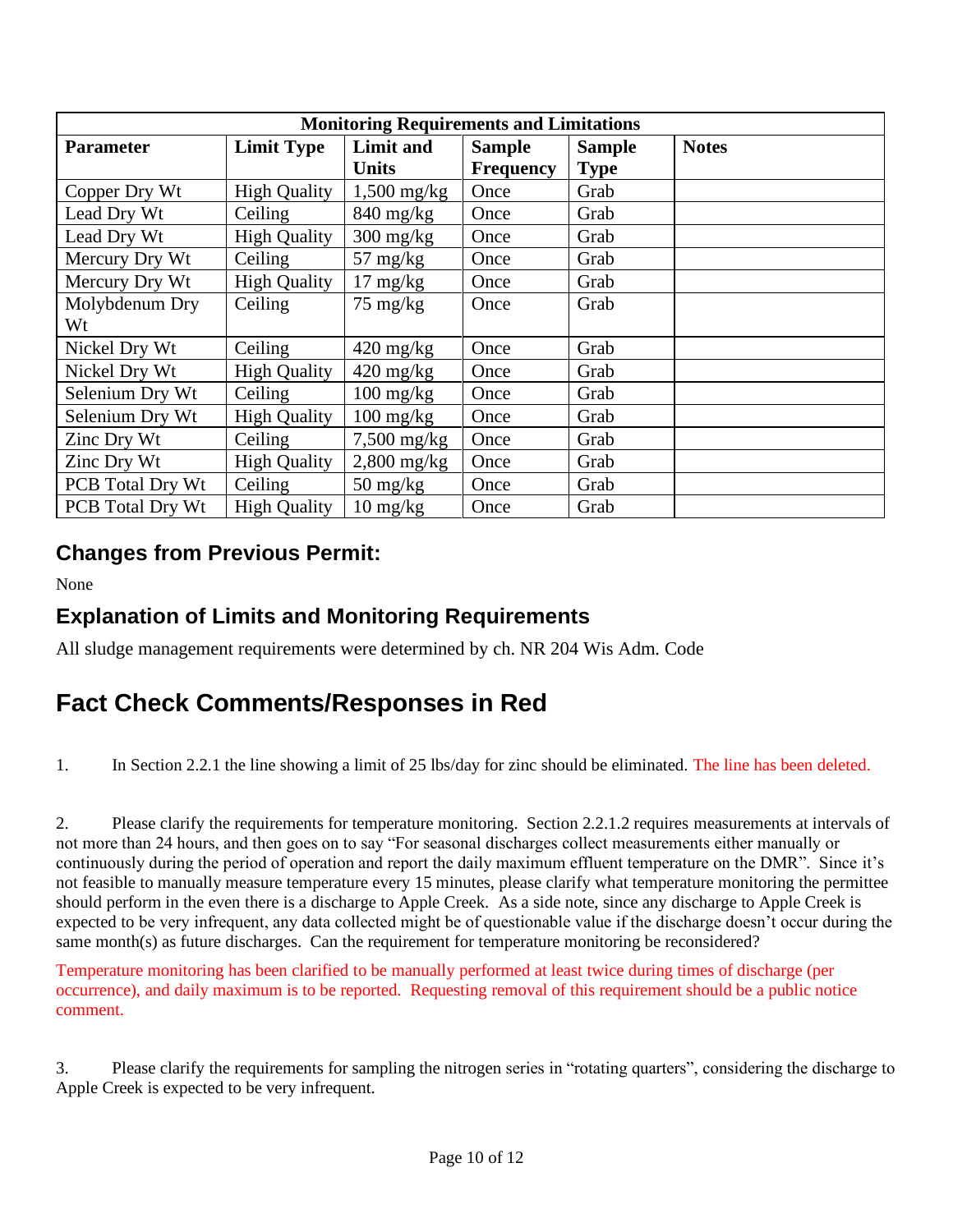The monitoring for the nitrogen series (Total Kjeldahl Nitrogen, Nitrite + Nitrate Nitrogen, and Total Nitrogen), has been changed from specific quarters to be sampled annually when discharging to better reflect the infrequent discharge. If no discharge occurs during the year, note 'no discharge' on the annual reporting form.

The Permit Fact Sheet indicates "Annual effluent monitoring for Total Nitrogen is included in the permit because of the potential for higher nitrogen loading resulting from higher flows (major facilities) higher concentrations, or both." Since discharge to Apple Creek is expected to be very infrequent, can the requirement for sampling/testing for the nitrogen series be reconsidered?

The comment "Annual effluent monitoring for Total Nitrogen is included in the permit because of the potential for higher nitrogen loading resulting from higher flows (major facilities), higher concentrations, or both.", applies to Warrens-Monroe since the facility has the potential for higher concentrations due to high ammonia levels.

#### 4. Can the requirements for WET testing, especially chronic WET testing, be reconsidered?

#### Requesting removal/reduction of this requirement should be a public notice comment.

The requirement for an annual chronic WET test will be expensive. We understand the Department is required to follow a methodology that includes a "scoring system" to determine the need and frequency for WET testing. That scoring system includes 5 points because of the presence of an "industrial contributor" but it's very questionable whether that contributor (American Berry Company) would result in a treated effluent with toxicity. Also, it seems that the WET testing frequency is meant for a facility with continuous discharge. Since any discharge to Apple Creek is expected to be infrequent, are the annual chronic WET tests (and two acute WET tests) necessary, such that they should be conducted even if the treated effluent is being discharged to the storage pond for eventual spray irrigation?

WET testing only applies to the sample point discharging to Apple Creek (003), and not discharge to the storage pond or spray irrigation. The WET tests have been clarified to be done only when discharging instead of specific quarters, with Acute tests required twice during the permit term, and Chronic tests done annually. If no discharge to Apple Creek occurs during the year, note 'no discharge' on the annual reporting form.

5. In Section 3.2.1, is it possible to consider a higher maximum monthly limit for Hydraulic Application Rate? The current limit is 7,000 gal/acre/day. In 2021 the peak month hydraulic application rate was approximately 6,400 gal/acre/day with no apparent impact on groundwater quality.

It is possible to request a limit up to 10, 000 gal/acre/day, however justification must be provided that demonstrates the increase will not result in a reduction of groundwater standards.

6. In Section 4.1.1, the table showing required groundwater monitoring and limits should be revised to show a PAL range of 4.7 to 6.7 (as indicated in Section 4.1.1.2).

The database linked to determining violations can not determine violations within a range, therefore the limit can only be expressed as a maximum in the associated limit table. This is why further clarification of the pH limit range is specified in Section 4.1.1.2.

7. Although not directly a part of the WPDES permit, we wanted to note a couple of questions/comments regarding the Department's Groundwater Evaluation Report. It might not be relevant to the calculation of any limits, but the loading data in Table 5 appears to be incorrect. Also, it's stated that "The groundwater was evaluated by looking at approximately five years of monitoring results. PALS and ACLS are calculated form this time range". It's not clear what data was used or how the new PALs/ACLs shown in Table 8 calculated, or what the asterisks in Table 8 are meant to indicate.

The loading data came from facility reports.